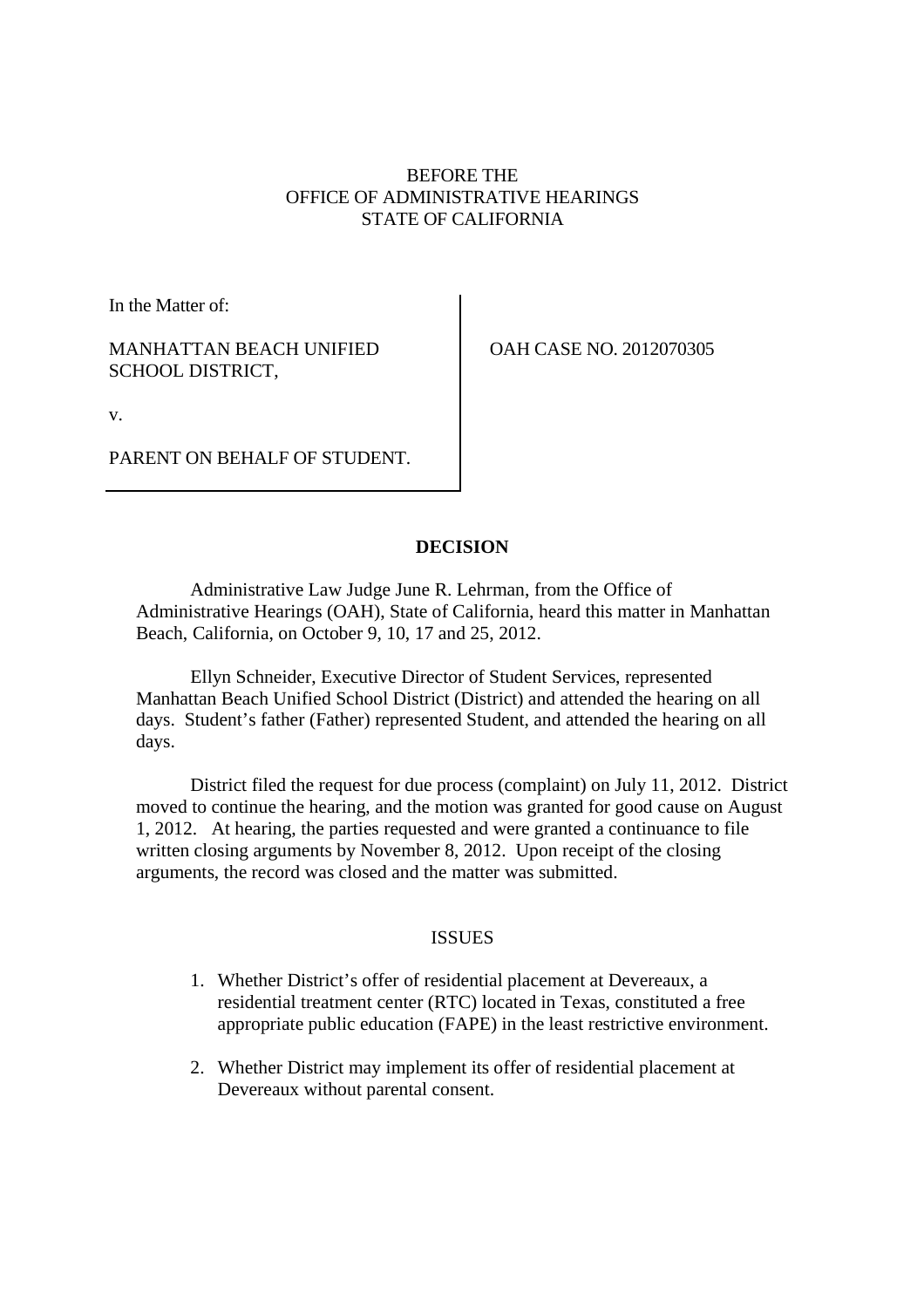## FACTUAL FINDINGS

## *Background*

1. Student is a 17-year-old boy who is eligible for special education and related services under the eligibility category of emotional disturbance.

2. In 2000 and 2001 while in second grade, Student attended courtordered counseling twice per week. His initial assessment for special education and related services occurred in April 2003. Student's individualized education program (IEP) team found him eligible, and recommended a District special day class (SDC).

3. In December 2004 while in fourth grade, Student was assessed by the Los Angeles County Department of Mental Health (DMH). Student presented with impulsivity, difficulty expressing anger appropriately, poor concentration and disrespectful behavior. Pursuant to an IEP dated January 19, 2005, he was offered outpatient counseling services.

4. During the 2005-2006 school year while in sixth grade, Student was hospitalized after writing down angry thoughts concerning his teacher and a friend he wanted to beat up. At or around that time, in late 2005, Student's IEP team moved him to a program for students with emotional disturbance operated by Los Angeles County Office of Education (LACOE) at Alan B. Shepard School (Shepard).

5. LACOE provides services to Districts, by providing programs for students with moderate to severe or mild to moderate disabilities, either housed in self-contained campuses, or housed within school district sites.

6. At an IEP team meeting on June 28, 2008, while Student was attending eighth grade at Shepard, Student's IEP team agreed to conduct a functional behavior assessment (FBA) to address target behaviors of disrespectful communication, physical aggression and noncompliance. The FBA report, dated August 1, 2008, noted that although Student demonstrated strengths in reading, and had average cognitive and language skills, he had social and emotional challenges, and had had many office referrals and suspensions due to his target behaviors.

7. In September 2008, Student was re-assessed by DMH. Student, who was 13 years old at the time, presented as being disruptive, defiant, and verbally and physically aggressive. Pursuant to an IEP dated October 28, 2008, he was again offered outpatient counseling services.

8. Student continued matriculating at LACOE placements throughout middle school.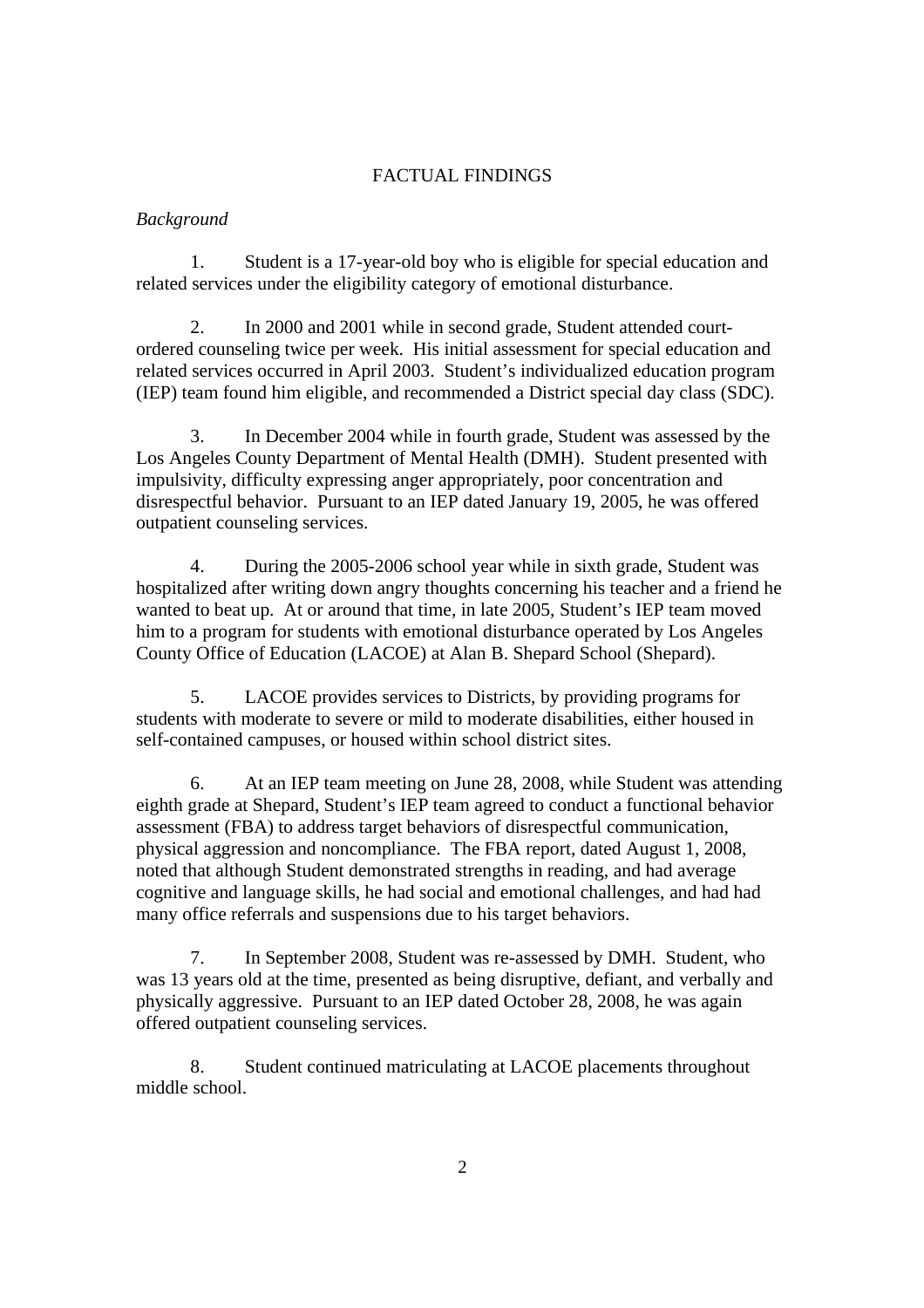9. While Student attended LACOE programs, LACOE and not District, sent out notices of IEP team meetings, ran those meetings, and developed Student's educational programming. Lindy Alley, District Program Specialist, was the liaison between District and students who had been placed in LACOE placements. She served in that capacity with respect to Student from approximately 2008 onwards. Ms. Alley did not attend all Student's IEP meetings. She did not keep closely apprised of his academic progress nor all disciplinary incidents concerning him. She received periodic reports from LACOE concerning Student's academic and socialemotional status.

### *High School Placement*

10. During 10th grade in the 2009-2010 school year, Student attended LACOE's program at Torrance High School (Torrance). A disciplinary report dated May 20, 2010 indicates he was suspended for profanity and disruptive activities.

11. Student began the following 2010-2011 school year at Torrance for 11th grade. On or around October 1, 2010, Ms. Alley learned from Torrance that a driver had complained about Student's aggressive and disrespectful behavior during transportation. Ms. Alley wrote a letter to Father concerning this incident.

### *October 28, 2010 Annual IEP*

12. On October 28, 2010, LACOE convened an annual IEP. The team discussed Student's present levels of performance. The IEP stated six proposed goals, in the areas of accepting responsibility, social emotional, organization, algebra, and written expression. The IEP offered specialized academic instruction at a LACOE program and four 30 minute individual school-based counseling sessions per month, for the period from October 28, 2010, to October 28, 2011, with modifications and accommodations including modified assignments, assistive technology, extra help with academics, and seating arrangements. It also offered vocational assessment and counseling once per month. The IEP contained an Individual Transition Plan (ITP) that indicated it was based upon an interview with Student in which he expressed a preference for working in the field of music in some capacity. The ITP suggested post-secondary goals to obtain training, education and/ or employment in that field. The IEP also contained a Behavior Support Plan (BSP), related to target behaviors in the areas of defiance, argumentativeness, disrespect and noncompliance. Parent consented to this IEP.

### *March 10, 2011, Change of Placement*

13. On March 10, 2011, LACOE conducted an IEP meeting as an amendment to the October 28, 2010, annual IEP. LACOE administrator Vernon Wright, Lindy Alley, the LACOE school psychologist, and Father attended. The meeting was convened to discuss a suspension.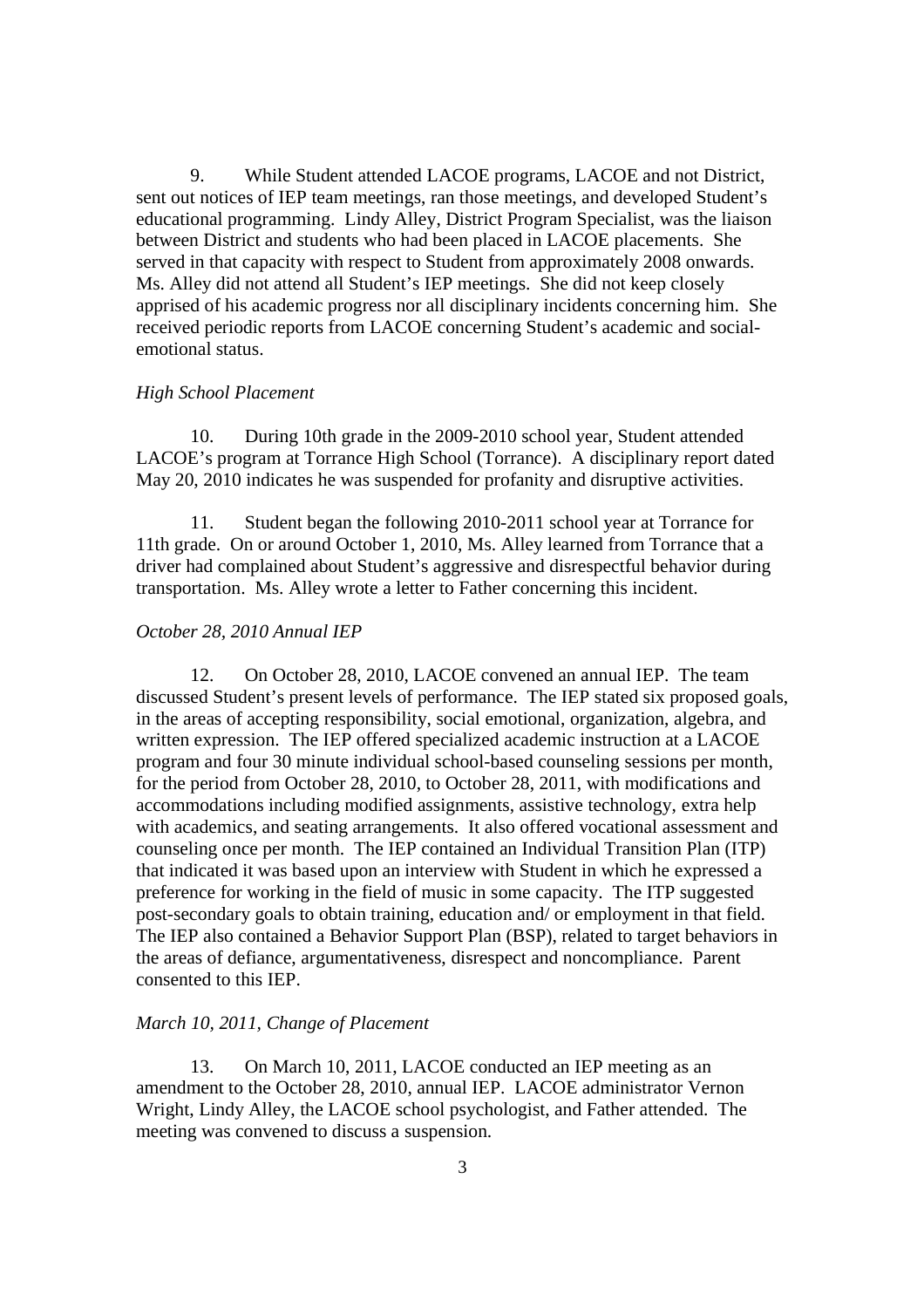14. Although not specifically documented as such, the meeting included a manifestation determination. The team determined that the behavior giving rise to the discipline had been a manifestation of Student's disability.

15. The IEP team determined that Torrance was not an appropriate placement. Student's placement was changed from Torrance to Malaga Cove, another LACOE program. Malaga Cove was a self-contained LACOE campus devoted to students with a disability category of emotional disturbance who were either returning from residential placements or who were at risk of requiring residential placements. It provided a small structured environment consisting of small classes, usually not exceeding fifteen students. There were school psychologists on site. The teachers were all special education credentialed. There were a maximum of about 50 students in five classrooms on the entire campus.

16. The March 10, 2011, IEP amendment making this change of placement offered specialized academic instruction at Malaga Cove and four 30 minute individual school-based counseling sessions per month. Parent consented to the change of placement. Student was also referred for outpatient mental health services, to which parent also consented.

17. Vernon Wright was the assistant principal and administrator of the Malaga Cove program, and served as a member of Student's IEP team while he was at Malaga Cove. The IEP team was concerned for Student's safety during the remainder of 2010-2011 school year. Student received numerous disciplines and suspensions for behavioral incidents, and was often absent. Malaga Cove reported to Ms. Alley that Student was achieving minimal academic progress, attaining grades of D's and F's. Ms. Alley learned that Student was a disruptive influence due to bad language, elopements, anger and defiance; had thrown his skateboard through a window; and had failed to take advantage of the school-based counseling that had been offered. Members of the community had also reported to Ms. Alley that they had seen Student skateboarding, acting erratically, and fraternizing with known drug users.

18. From May 9 to May 17, 2011, Student was hospitalized at Del Amo hospital relating to use of the drug Xanax.

19. On May 1, 2011, and May 27, 2011, the Malaga Cove school psychologist referred Student for a mental health assessment by DMH because Student had been exhibiting defiant behavior, and often came to school appearing to be under the influence of drugs.

20. In June 2011, Student received his report card for the fourth quarter of the 2010-2011 school year, receiving D's and F's.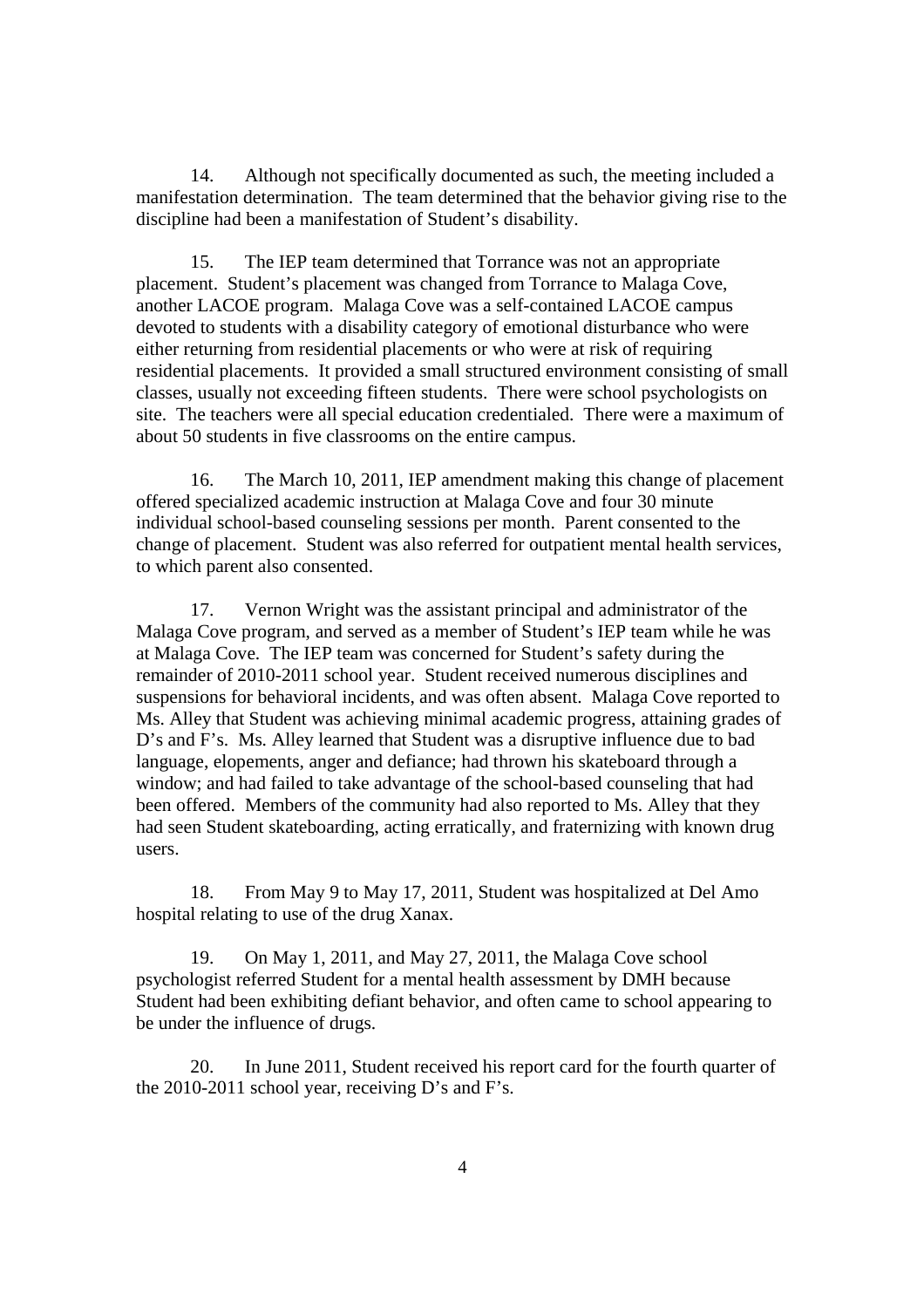21. On June 9, 2011, the IEP team met to discuss Student's returning to school after the May hospitalization. The team offered summer school including academic instruction and counseling. The team agreed to meet again after the pending DMH assessment had been completed. Student attended summer school, receiving a grade of D.

22. Student returned to Malaga Cove for 12th grade at the beginning of the 2011-2012 school year.

### *October 24, 2011 Mental Health Assessment*

23. In October 2011 DMH conducted a mental health assessment of Student pursuant to the referral that had been made in May. The assessor, Jean Wong, was a psychiatric social worker. She held a master's degree in social work, and was a Licensed Clinical Social Worker. Ms. Wong testified at hearing, thoughtfully and credibly, attesting to her assessment, her interview process, her views of Student, and her recommendations which she felt were proper at the time.

24. Ms. Wong reviewed Student's records including his current and prior IEP's, and prior assessments including the 2004 and 2008 DMH mental health assessments. She interviewed Student, Father, Student's teacher, the Malaga Cove school psychologist, and Mr. Wright.

25. Ms. Wong asked Student about depression, emotions, thoughts, and suicidal ideation. Student described himself as a "hippie" who did what he wanted to do, including leaving school and riding his skateboard. He denied depression, but stated that the reason he had been hospitalized at Del Amo in May 2011 was because he had attempted suicide by taking an overdose of Xanax. He also told Ms. Wong that he had cut himself over 30 times in an attempt to hurt himself. He refused to discuss these incidents further with Ms. Wong. He stated that he had anxiety and admitted to frequent drug use with marijuana to control it. He also stated that he had flashbacks from prior LSD use.

26. Student's teacher reported to Ms. Wong that Student missed a lot of school. Although Student and teacher had rapport, Student cursed at others and had a history of eloping. He had only completed about 5 percent of his coursework, consisting of only one assignment.

27. Mr. Wright reported that Student was disrespectful, did not follow directions, and had on one occasion hit at the wall with his skateboard. The school psychologist reported that Student was resistant to school-based counseling, was using drugs and was resistant to authority.

28. Father reported that Student was manipulative. Father's opinion was that Student was not suicidal but would threaten suicide in order to get his way.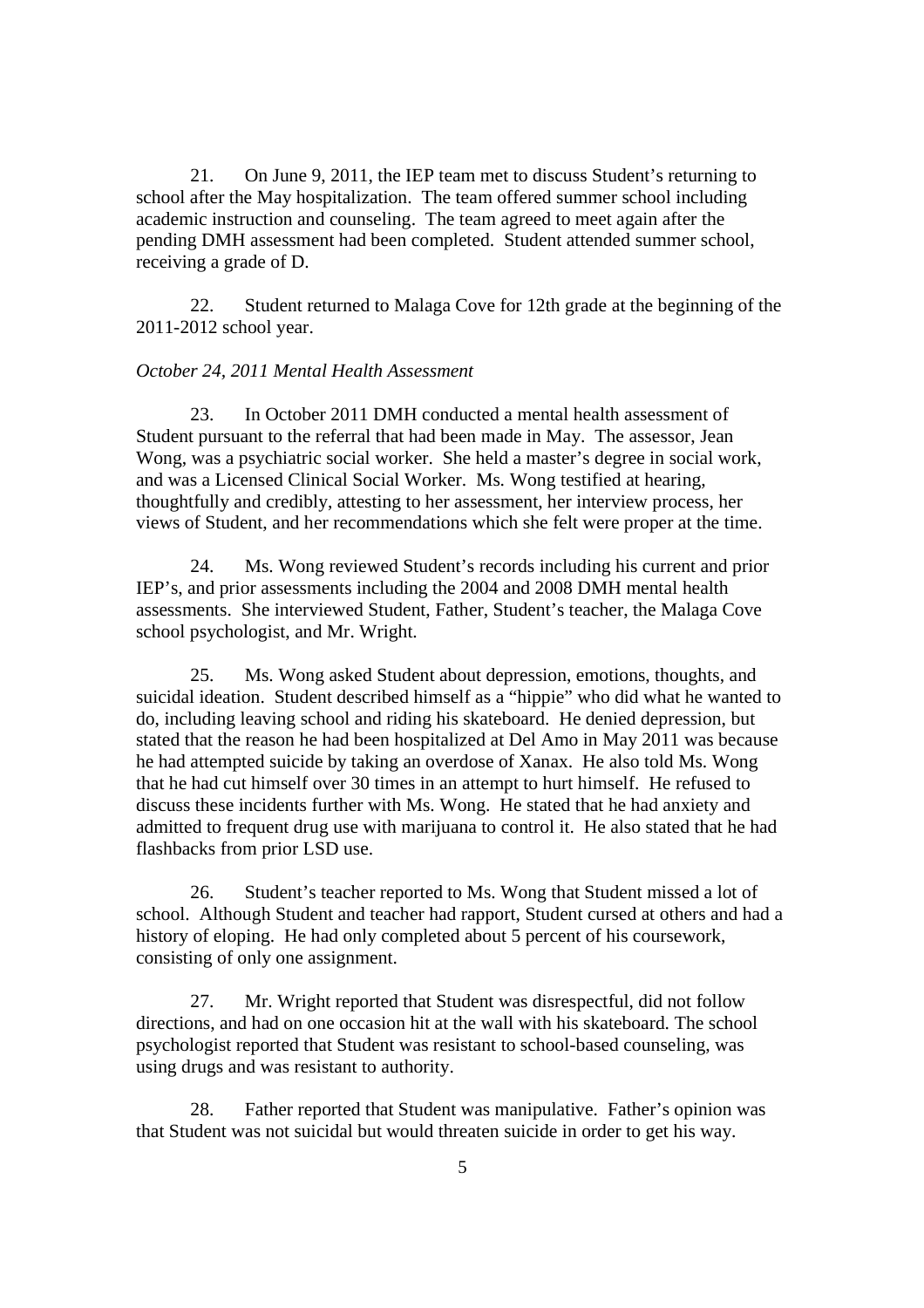Father felt Student's behaviors were worse at school. Student was social and good at making friends. Father was concerned about Student's anger and use of obscenities, and also his academics. Father was afraid Student would graduate without any real education.

29. Ms. Wong generated a written assessment report dated October 24, 2011. The report indicated Ms. Wong's concern about Student's substance abuse and the self-injurious cutting behavior, the hospitalization for the Xanax abuse, and the lack of academic performance. Outpatient services, which had been recommended in 2004 and 2008, had not been accessed or were ineffective. Ms. Wong felt that more intensive treatment was required for a period of six months, to be followed by a reevaluation.

## *October 27, 2011, Annual IEP*

30. Student's annual IEP was dated October 27, 2011. Mr. Wright attended, as did the LACOE school psychologist, LACOE special education teacher, Father, and a school nurse.

31. The draft IEP document, prepared in preparation for the meeting, indicated that Student had been administered California Standards Testing, with accommodations, in the areas of English language arts, math, science, history and writing, but it did not indicate the results of this testing. It also indicated that Student had been administered the Woodcock Johnson III Brief Battery and Brief Achievement assessment instruments on October 29, 2009, and it stated the raw scores. It stated present levels of performance in the areas of pre-academic, academic and functional skills, communication development, gross/fine motor development, social emotional/behavioral issues, and vocational interests. It stated seven proposed goals, two in the areas of written expression and one each in the areas of social emotional, algebra, mathematics, organization, and accepting responsibility. According to Mr. Wright, the goals had been updated from the previous year's IEP by Student's teacher. The IEP contained an ITP that indicated, as previously, that it was based upon an interview with Student in which he expressed a preference for working in the field of music in some capacity. The ITP again suggested post-secondary goals to obtain training, education and/or employment in that field. The IEP also contained two versions of a BSP. The first was copied verbatim directly from the previous year's IEP without modification of either content or dates. The second was dated in the future, stating the date May 24, 2012. According to Mr. Wright, the BSP had been updated from the previous year's IEP by Student's teacher.

32. The IEP stated a proposed offer of specialized academic instruction at a LACOE program and four 30 minute individual school-based counseling sessions per month, for the period from October 27, 2011 to October 27, 2012, with modifications and accommodations including assignments, assistive technology, extra help with academics, and seating.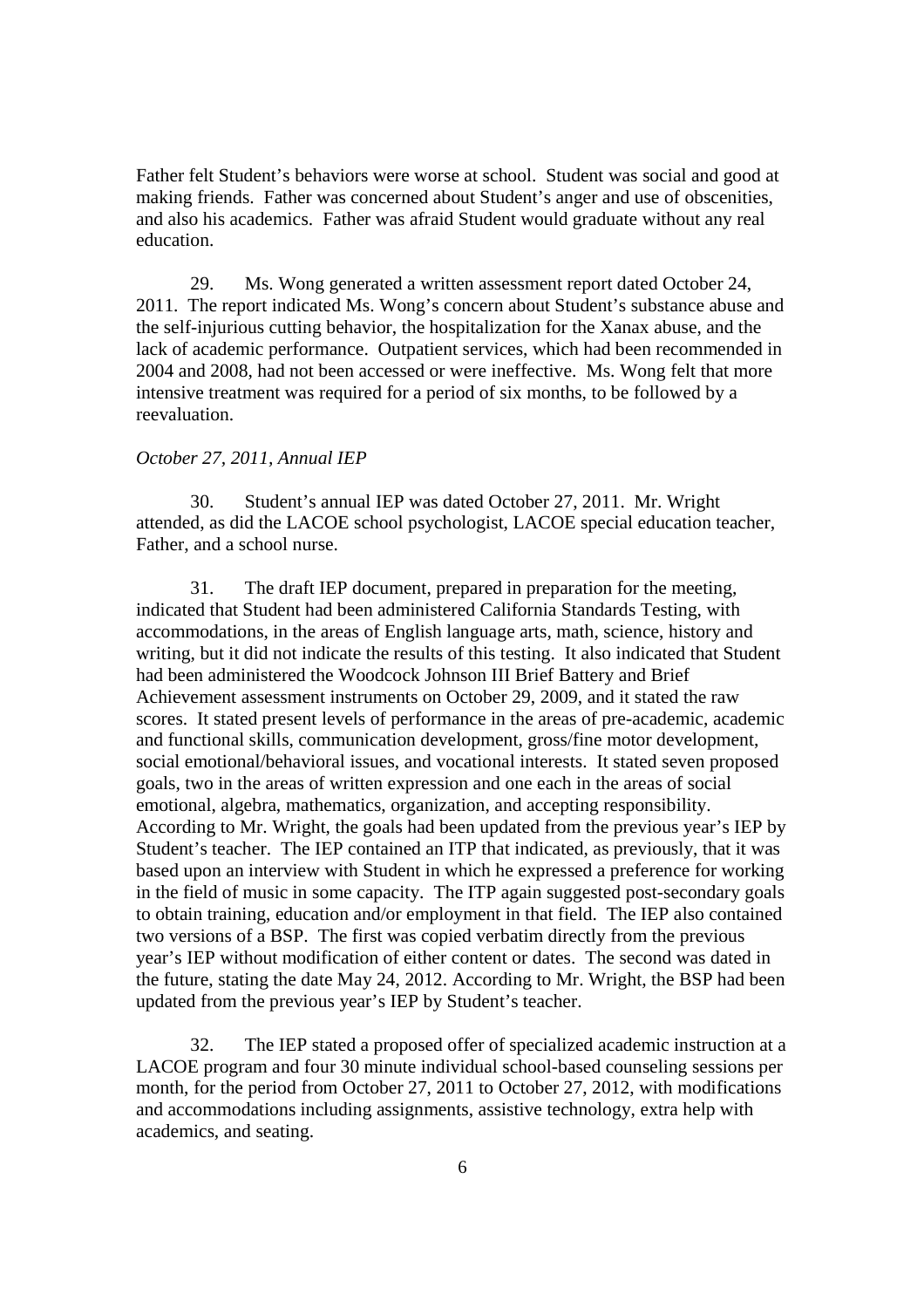33. The Notes of this meeting indicated that Father expected DMH to attend to review the results of their October 2011 assessment. Father also requested that academic testing be performed on Student. The team agreed, and decided to delay the meeting to a future date to invite District and DMH, and to conduct testing. Father was given a copy of the IEP to review the proposed goals and objectives.

### *IEP Amendment Meeting November 28, 2011*

34. In November 2011, Student received his report card from Malaga Cove for the first quarter of the 2011-2012 school year, receiving D's, an F and one C.

35. Student's IEP team met on November 28, 2011, to review Ms. Wong's DMH assessment. Ms. Wong, Father, Mr. Wright, the LACOE school psychologist, a DMH residential placement coordinator, and Ms. Alley attended. At that IEP, the team recommended RTC. Pending a suitable RTC placement, in the meantime, it continued the offer of specialized academic instruction at a LACOE program and four 30 minute individual school based counseling sessions per month, made in the October 27, 2011, annual IEP. In addition it offered weekly individual therapy, family therapy and case management services to be provided by DMH.

36. Father signed, indicating consent to the October 27, 2011 annual IEP as amended, and indicating consent to begin a search for a suitable RTC placement.

## *December 16, 2011, IEP*

37. By December 2011, Student had still not been residentially placed and was attending Malaga Cove.

38. An IEP amendment meeting was held on December 16, 2011. Father, Mr. Wright and Ms. Alley attended. At this IEP it was reported that Student had broken a window with a guitar and attempted to dive through the window in order to fight with another student. Father asked about the progress on RTC placement and the team telephoned Devereaux, a RTC located in Texas. Devereaux stated it would have space available for Student in January. The team decided to follow up in January, when the placement became available.

39. Meanwhile, however, Student would be without a placement, because it was reported at that IEP meeting that "the LACOE SDC program at Malaga Cove will be officially exiting from the LA County program as of 12/16/2011." Thus, as of the date of the meeting, Student was without an educational placement; the prior offer of specialized academic instruction at a LACOE program and four 30 minute schoolbased individual counseling sessions per month, ended on the day of the IEP, December 16, 2011, which was also the day of the termination of the Malaga Cove LACOE program. On a going forward basis, the only continuing offer was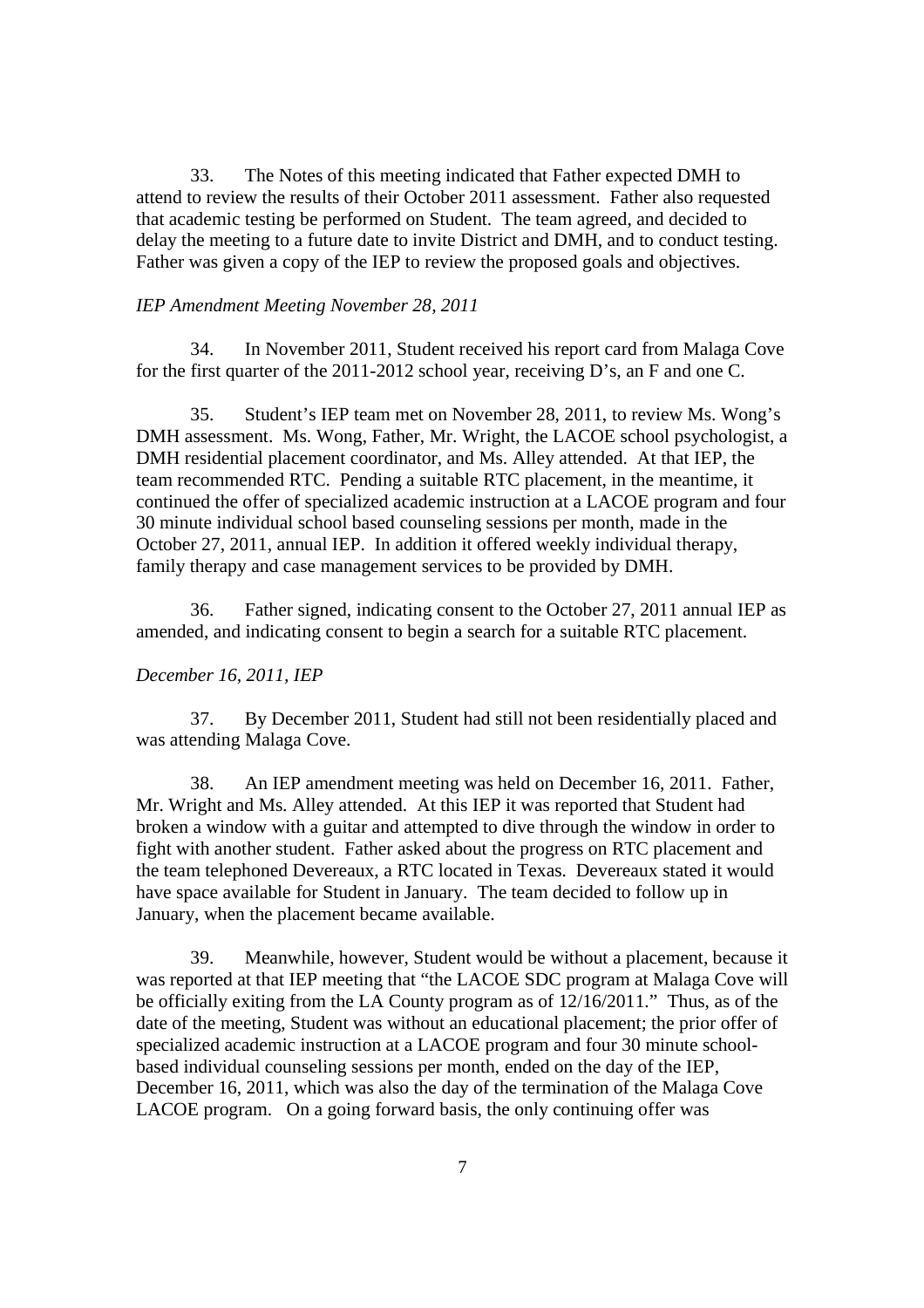continuing weekly individual therapy, family therapy and case management services to be provided by DMH.

### *December 2011-February 2012*

40. After LACOE's program discontinued as of December 16, 2011, Lindy Alley considered the responsibility for convening IEP meetings to have reverted to District.

41. Student was without any placement or program from December 16, 2011, until February 21, 2012, the date on which he was admitted to Devereaux. No document indicates where he was, or why. At hearing, Ms. Alley, testified that "there were some issues with finding" Student; at some point Student was hospitalized, and the transport team was sent to the hospital to pick him up there and transport him to Texas.

### *Student's Admission to Devereaux*

42. Student was admitted to Devereaux on February 21, 2012.

43. Devereaux is an in-patient RTC for adolescents with diagnoses of trauma, mood disorder, drug use or oppositional defiance.

44. Student's Devereaux case coordinator was Dianna Rosales, whose duties were to communicate between Devereaux, families and school districts.

45. Student's counselor while he was at Devereaux was clinical therapist and licensed social worker Laura Robinson. Student's treatment program during the first 30 days at Devereaux consisted of individual weekly counseling sessions, family therapy every other week, a boys' group, and a chemical dependency group.

46. Devereaux identified phases in its therapeutic program. The first phase was acclimating to the new environment and learning the rules. The second phase was committing to the treatment program. The third phase was meeting treatment goals, and preparing for discharge.

47. While in residential treatment, Student's DMH case manager was John Donato, a psychiatric social worker. At the time, Mr. Donato's duties at DMH were to serve as a residential case manager to oversee the treatment of students who had been placed in RTC's. Mr. Donato communicated with the RTC clinical teams, attended IEP's, and visited students at their RTC placements.

48. Mr. Donato learned about two behavioral incidents during Student's first week at Devereaux. Mr. Donato discussed the incidents with the Devereaux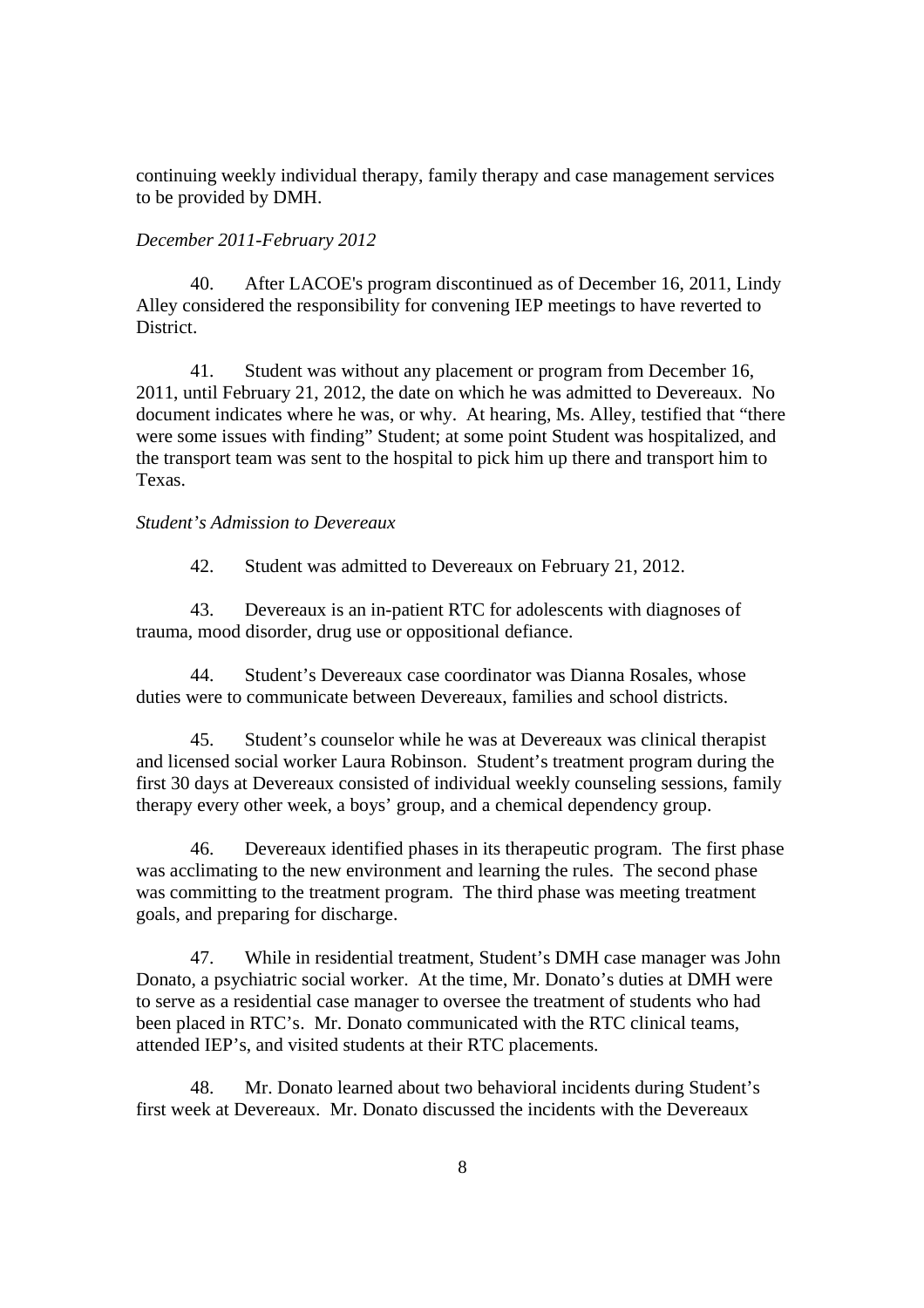clinical team, but felt that behavioral incidents were common during the initial adjustment period.

49. Mr. Donato visited Student at Devereaux on March 7, 2012, and March 21, 2012.

### *March 21, 2012, IEP*

50. Ms. Alley scheduled and sent notice for an IEP team meeting to review the Devereaux placement. The IEP team met on March 21, 2012. The meeting was an amendment to the October 27, 2011, annual IEP. Certain attendees attended in Texas and others at District offices in Manhattan Beach, via teleconference. Father and Lindy Alley attended from Manhattan Beach. Student, Mr. Donato, Devereaux Principal Lynn Luther, Devereaux teacher Erica Mares, and therapist Laura Robinson attended from Texas.

51. Student stated that the adjustment was rough but he was focusing on work. He did not feel he needed to be in RTC. He just felt he needed a drug rehabilitation program. He missed home and his girlfriend, and was having trouble sleeping.

52. Devereaux teacher Erica Mares reported on Student's present levels of academic performance. Student was taking English, algebra, physical science, world history, physical education and career technology. He was in the process of being assessed for academics to determine placement. He was still adjusting to Devereaux but was starting to do classwork, was eager to get credits for graduation and was motivated.

53. Therapist Laura Robinson reported that Student was engaging well in individual and group therapy and was soon to undergo chemical dependency group therapy. Socially, it was reported that Student had positive peer interactions.

54. Mr. Donato recommended a continuation of the RTC placement. Mr. Donato found that Student was in the early stages of treatment and although focused on being discharged, it was too early to make such recommendation. Mr. Donato recommended continuing RTC with individual, group and family therapy, medication support and case management services. Mr. Donato recommended treatment goals to address social interactions, family relationships and issues, communication skills, substance abuse, aggression, depressive symptoms, oppositional defiance, impulse control, independence and discharge planning.

55. The team at that meeting agreed that Devereaux was the appropriate placement for Student. The team offered RTC, with individual, group and family therapy, and six hours per day specialized academic instruction in a special day class.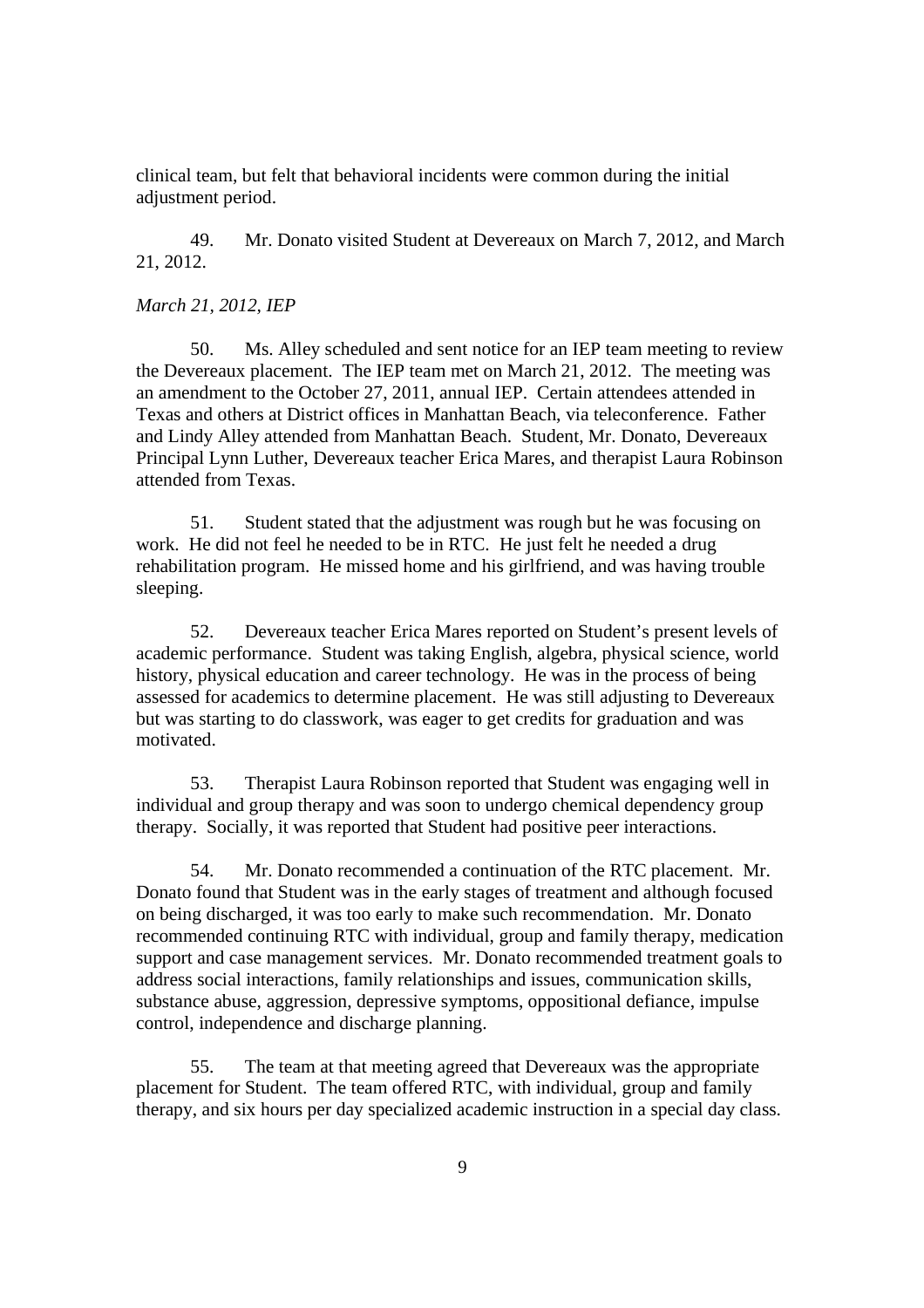Except as so modified, the annual IEP was not altered. Parent consented to the IEP amendment.

### *March 22, 2012 Individual Service Plan*

56. Devereaux generated an Individual Service Plan (ISP) on or around March 22, 2012, the day following the IEP. Ms. Robinson generated the therapeutic component of the ISP, based upon her work in therapy with Student during his first 30 days, and review of documents she was provided upon Student's admission, including IEP's, school history, and medical diagnoses. She also assessed Student using a Devereaux-generated assessment tool called the "Admission Assessment Addendum," which consisted of a checklist with questions concerning family history, substance abuse and peer group issues. Student's answers enabled Ms. Robinson to generate the following therapeutic clinical treatment goals: to follow rules and regulations, to reduce mood intensity, to decrease physical aggression, to develop healthy coping skills rather than self-harm, and sobriety. Ms. Robinson worked on these goals with Student while he was at Devereaux. The goals were appropriate and Student was making progress on them, but had not yet met them by the time of discharge.

# *Events while Student was at Devereaux*

57. While Student was at Devereaux, Father heard information that gave him concerns, and on about five or six occasions notified Ms. Alley of these concerns. On March 5, 2012, Father spoke to Student by telephone. Student reported that he was feeling good, and was working out and doing well. However the next day, March 6, 2012, Student reported to Father that he had been lying the previous day because Devereaux staff made him say what he had said. This made Father concerned about Student's well-being.

58. On another occasion, a family friend who lived in Texas visited Student at Devereaux. He reported to Father that Devereaux staff had told him they "did not think Student was going to make it." This increased Father's concern about Student's well-being.

59. When District contracts with RTC's, District ensures that the RTC has an internal procedure to handle complaints. Ms. Alley's policy, when receiving a complaint from a family about a RTC, was to simply forward the complaint to the RTC. District did not thereafter do any follow-up, nor undertake any independent investigation. When Father expressed concerns about Student's well-being at Devereaux, Ms. Alley simply forwarded Father's concerns to Devereaux staff.

60. Devereaux policy is for staff who are aware of any allegations about danger or mistreatment, to report these to the unit supervisor who handles the investigation from there on. Ms. Rosales did so when Ms. Alley informed her about Father's concerns. Ms. Robinson also did so when alerted by Student to roommate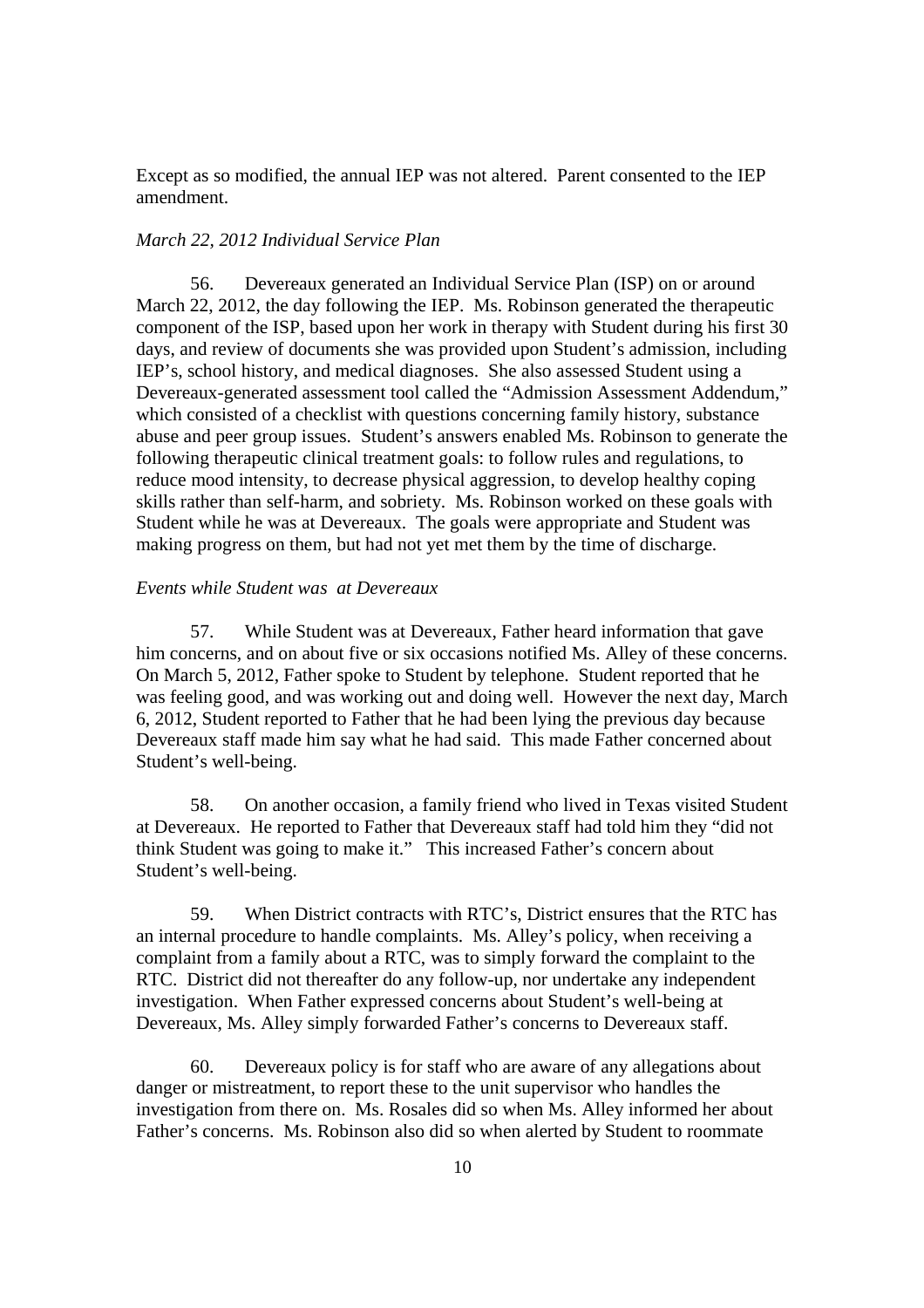problems. Neither of these witnesses was familiar with the details, or results, of any such investigations

61. In April, 2012, Student's girlfriend received a threatening handwritten letter from an anonymous writer, indicating an intention to harm Student. Father forwarded the letter to Lindy Alley. Ms. Alley was concerned enough about the letter to call Devereaux's night supervisor. She read the letter to him over the telephone. They agreed he would investigate. The night supervisor called Ms. Alley the next day and advised her that Devereaux had investigated a couple of students they had concerns about, had checked their handwriting, and had determined the handwriting was Student's himself. Ms. Alley did no follow-up, and undertook no independent investigation. At hearing, the night supervisor was not called as a witness; Ms. Rosales confirmed that she had seen the supervisor comparing the letter to the handwriting of one other student. To her recollection, it was assumed, but not definitively determined, that the writing was Student's, but she was unaware of any further details of the supervisor's investigation.

62. Both Ms. Rosales and Ms. Robinson confirmed that Devereaux students are often lonely, have difficulty adjusting, want to go home, and may try to manipulate adults to achieve that.

### *Discharge from Devereaux on June 3, 2012*

63. Father discharged Student from Devereaux on June 3, 2012. It was reported to Lindy Alley that, during an on-site family visit from Father, Father announced Student was not returning, and that Devereaux had requested Father to sign a document indicating that the discharge was against medical advice.

64. Devereaux staff, Mr. Donato, and District did not agree with Father's decision. In their opinion, Student had started to make progress at Devereaux and the discharge was premature. In their experience, students adapt to the program slowly.

65. After returning home, Father asked Ms. Alley where Student could attend school. District replied that its offer of FAPE remained Devereaux.

## LEGAL CONCLUSIONS

# *Parties' Contentions*

1. District contends that Student required residential treatment, and that its offer of Devereaux constituted a FAPE in the least restrictive environment. District seeks an order allowing it to implement its offer of residential placement at Devereaux without parental consent.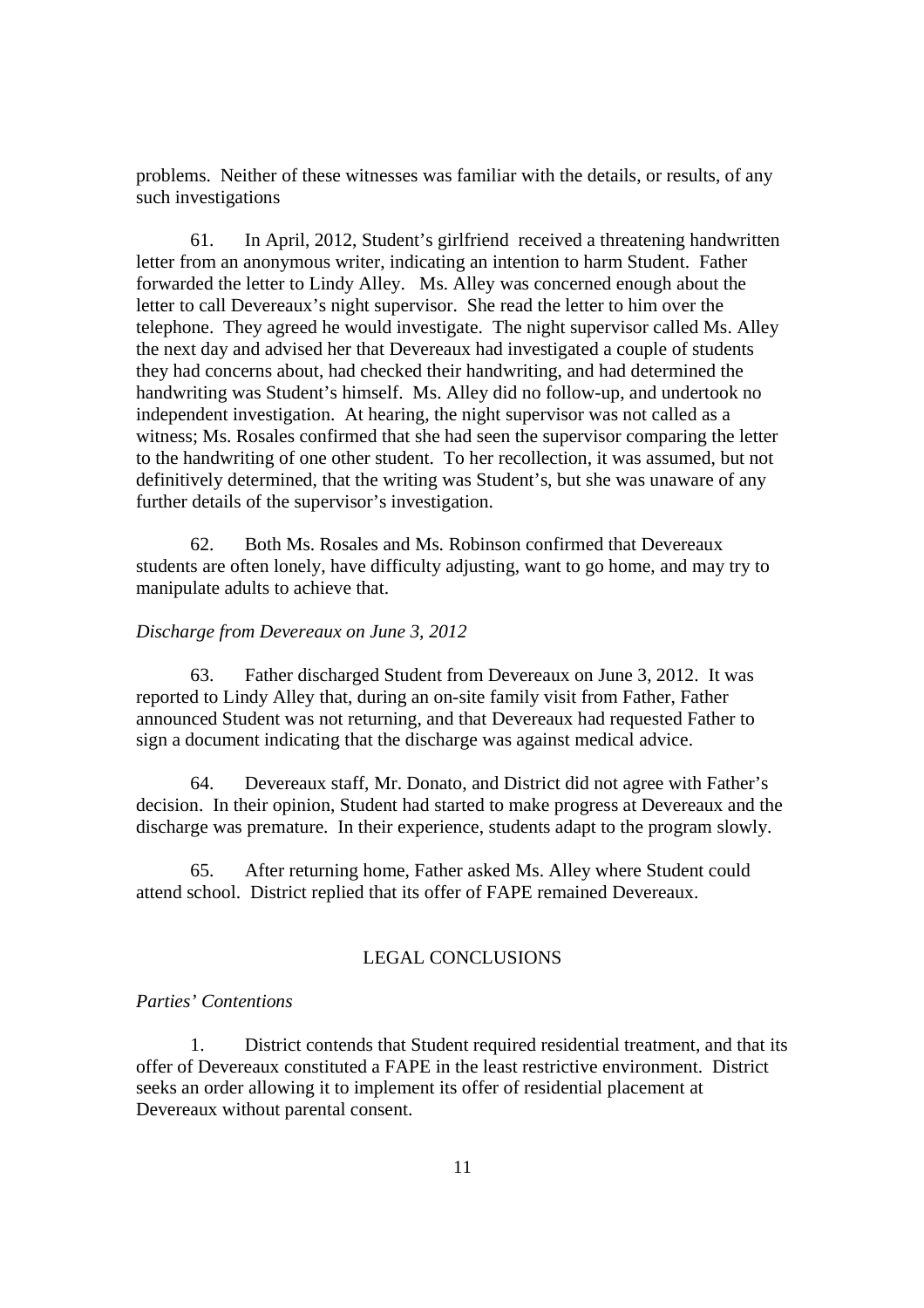2. Father contends, based upon Student's history of emotional challenges, his prior DMH assessments in 2004 and 2008, and his hospitalizations, that if RTC were appropriate it was long overdue when offered in 2012. Father contends that when finally offered, RTC was no longer appropriate given the fact that Student was already 17, and it would be more difficult for him to adjust. Father further contends that Student was being mistreated at Devereaux, was unhappy and wanted to come home, so Father removed him. $<sup>1</sup>$ </sup>

### *Burden of Proof*

3. As the petitioning party, District has the burden of proof on all issues. (*Schaffer v. Weast* (2005) 546 U.S. 49, 56-62 [126 S.Ct. 528, 163 L.Ed.2d 387].)

### *Definition of FAPE*

4. Under the Individuals with Disabilities Education Act (IDEA) and companion state law, students with disabilities have the right to a FAPE. (20 U.S.C. § 1400; Ed. Code, § 56000.) A FAPE means special education and related services, under public supervision and direction that are available to the student at no cost to the parents, that meet the state educational standards, and that conform to the student's IEP. (20 U.S.C. § 1401(9); Cal. Code Regs., tit. 5, § 3001, subd. (p).) "Related Services" are transportation and other developmental, corrective and supportive services as may be required to assist the child in benefiting from special education. (20 U.S.C. § 1401(26).) In California, related services are called designated instruction and services (DIS), which must be provided if they may be required to assist the child in benefiting from special education. (Ed. Code, § 56363, subd.  $(a)$ .)

5. In *Board of Education of the Hendrick Hudson Central School District, et al. v. Rowley* (1982) 458 U.S. 176, 201 [102 S.Ct. 3034, 73 L.Ed.2d 690] (*Rowley*), the Supreme Court held that "the 'basic floor of opportunity' provided by the [IDEA] consists of access to specialized instruction and related services which are individually designed to provide educational benefit to" a child with special needs.

<sup>1</sup> Father further contends that LACOE's programs had passed Student along from grade to grade without educating him or helping him to meet any IEP goals; that Student's placements at LACOE programs had been inappropriate due to distance from home; and that Father would have preferred Student to attend his home public school near his residence for high school, rather than Torrance or Malaga Cove. These contentions all relate to alleged denials of FAPE in the past at LACOE's programs. Since Father never filed a Student-initiated due process proceeding to raise these contentions, and since District filed this case to defend its October 27, 2011, IEP as subsequently amended, Father's contentions are not at issue in this due process proceeding.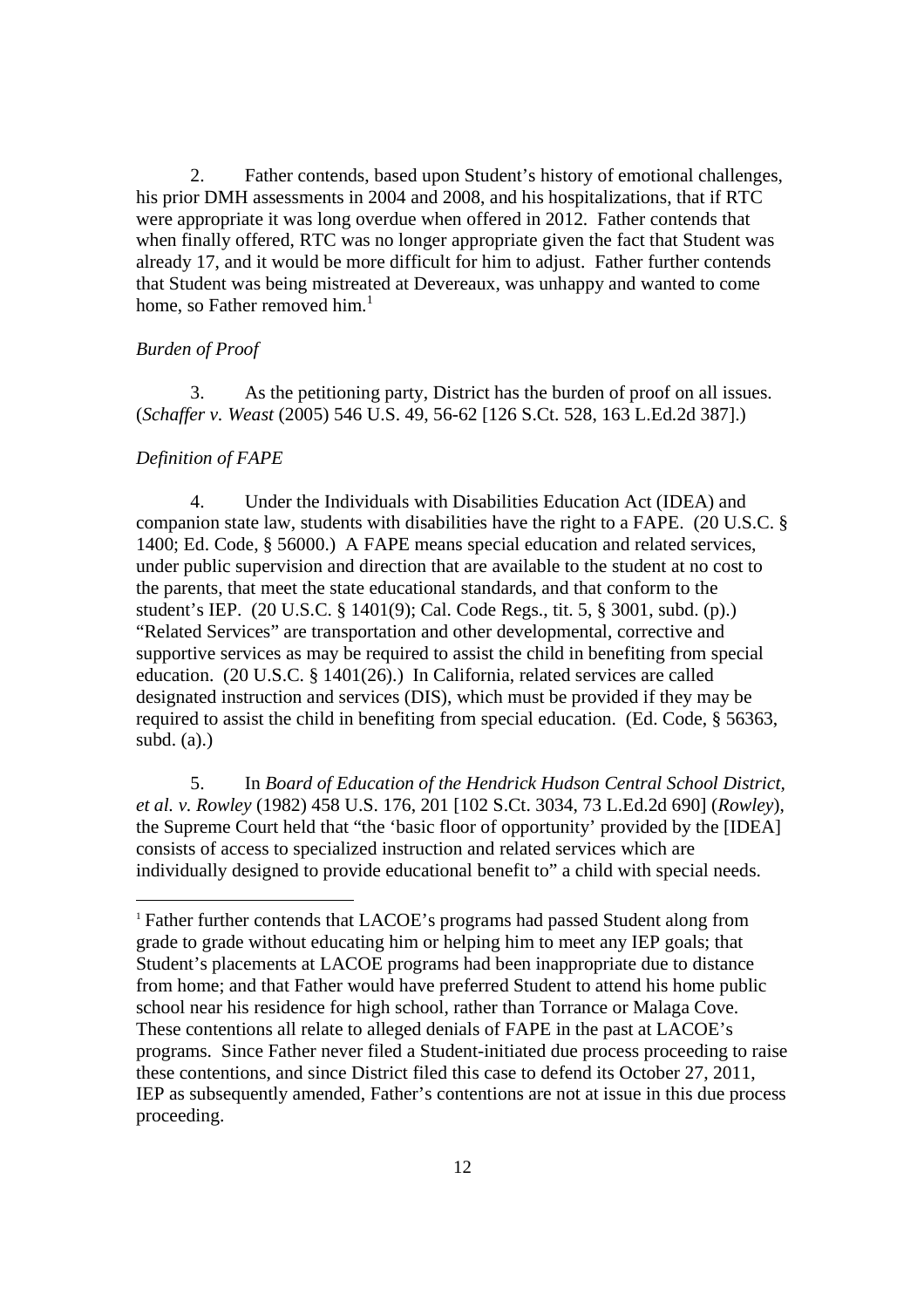*Rowley* expressly rejected an interpretation of the IDEA that would require a school district to "maximize the potential" of each special needs child "commensurate with the opportunity provided" to typically developing peers. (*Id.* at p. 200.) Instead, *Rowley* interpreted the FAPE requirement of the IDEA as being met when a child receives access to an education that is "sufficient to confer some educational benefit" upon the child. (*Id.* at pp. 200, 203-204.)

### *Procedural Compliance*

6. There are two parts to the legal analysis of a school district's compliance with the IDEA. First, the tribunal must determine whether the district has complied with the procedures set forth in the IDEA. (*Rowley, supra,* 458 U.S. at pp. 206-207.) Second, the tribunal must decide whether the IEP developed through those procedures was designed to meet the child's unique needs, and reasonably calculated to enable the child to receive educational benefit. (*Ibid*.)

7. Procedurally, the parents of a child with a disability must be afforded an opportunity to participate in meetings with respect to the identification, evaluation, and educational placement of the child; and the provision of FAPE to the child. (34 C.F.R. § 300.501(b)  $(2006)^2$ ; Ed. Code, § 56304; 56340-44.) A parent has meaningfully participated in the development of an IEP when he or she is informed of the child's problems, attends the IEP meeting, expresses disagreement regarding the IEP team's conclusions, and requests revisions in the IEP. (*N.L. v. Knox County Schools* (6th Cir. 2003) 315 F.3d 688, 693; *Fuhrmann v. East Hanover Bd. of Educ.* (3d Cir. 1993) 993 F.2d 1031, 1036 (*Fuhrmann*) [parent who has an opportunity to discuss a proposed IEP and whose concerns are considered by the IEP team has participated in the IEP process in a meaningful way].)

8. The IEP team is required to include one or both of the student's parents or their representative, a regular education teacher if a student is, or may be, participating in the regular education environment, a special education teacher, a representative of the school district who is qualified to provide or supervise specially designed instruction to meet the unique needs of children with disabilities, is knowledgeable about the general education curriculum and is knowledgeable about available resources. (34 C.F.R. § 300.321(a).) The IEP team is also required to include an individual who can interpret the instructional implications of assessment results, and, at the discretion of the parent or school district, include other individuals who have knowledge or special expertise regarding the child. (34 C.F.R. § 300.321(a).) Finally, whenever appropriate, the child with the disability should be present. (34 C.F.R. § 300.321(a).)

<sup>&</sup>lt;sup>2</sup> All subsequent references to the Code of Federal Regulations are to the 2006 edition, unless otherwise stated.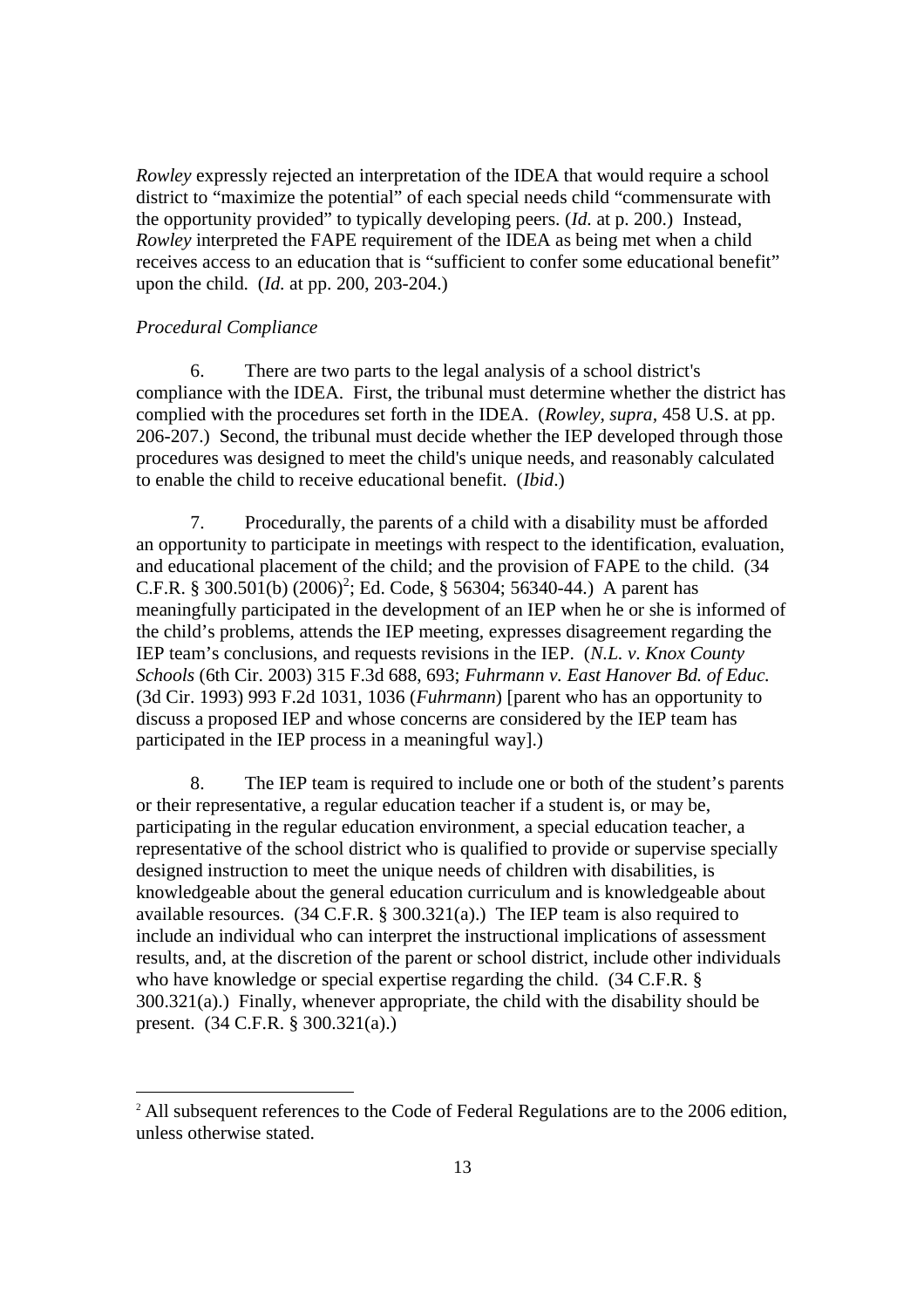9. An IEP is a written document for each child with a disability that includes: a statement of the child's present levels of academic achievement and functional performance, including how the child's disability affects the child's involvement and progress in the general education curriculum; and a statement of measurable annual goals, including academic and functional goals, designed to meet the child's needs that result from the child's disability to enable the child to be involved in and make progress in the general education curriculum, and meet each of the child's other educational needs that result from the child's disability. (20 U.S.C. §  $1414(d)(1)(A)$ ; 34 C.F.R. §§ 300.320.) The IEP must also contain a statement of how the child's goals will be measured. (20 U.S.C.  $\S$  1414(d)(1)(A)(i)(III); Ed. Code,  $\S$ 56345, subd. (a)(3).) An IEP must include a statement of the special education and related services, based on peer-reviewed research to the extent practicable, that will be provided to the student. (20 U.S.C.  $\S$  1414(d)(1)(A)(i)(IV); 34 C.F.R.  $\S$  $300.320(a)(4)$ ; Ed. Code, § 56345, subd. (a)(4).) The IEP must include a projected start date for services and modifications, as well as the anticipated frequency, location, and duration of services and modifications. (20 U.S.C. § 1414(d)(1)(A)(i)(VII); 34 C.F.R. § 300.320(a)(7); Ed. Code § 56345, subd. (a)(7).) An IEP must include a post-secondary transition plan during the school year in which the child turns 16 years old. (Ed. Code,  $\S$  56043, subd. (g)(1).) The IEP need only include the information set forth in title 20 United States Code section  $1414(d)(1)(A)(i)$ , and the required information need only be set forth once. (20) U.S.C. § 1414(d)(1)(A)(ii); 34 C.F.R. § 300.320(d); Ed. Code § 56345, subds. (h) and (i).)

10. In developing the IEP, the IEP team must consider the strengths of the child, the concerns of the parents for enhancing the child's education, the result of the most recent evaluation of the child, and the academic, developmental, and functional needs of the child. (20 U.S.C. § 1414(d)(3)(A); 34 C.F.R. §§ 300.324 (a).)

### *Least Restrictive Environment*

11. Federal and state laws require school districts to provide a program in the least restrictive environment (LRE) to each special education student. (Ed. Code, § 56040.1; 34 C.F.R. § 300.114.) A special education student must be educated with non-disabled peers to the maximum extent appropriate and may be removed from the regular education environment only when the use of supplementary aids and services cannot be achieved satisfactorily. (20 U.S.C. § 1412 (a)(5)(A); 34 C.F.R. § 300.114(a)(2).) To determine whether a special education student could be satisfactorily educated in a regular education environment, the Ninth Circuit Court of Appeals has balanced the following factors: 1) "the educational benefits of placement full-time in a regular class"; 2) "the non-academic benefits of such placement"; 3) the effect [the student] had on the teacher and children in the regular class"; and 4) "the costs of mainstreaming [the student]." (*Sacramento City Unified School Dist. v. Rachel H.* (9th Cir. 1994) 14 F.3d 1398, 1404 (*Rachel H.*) [adopting factors identified in *Daniel R.R. v. State Board of Ed.* (5th Cir. 1989) 874 F.2d 1036, 1048-1050]; see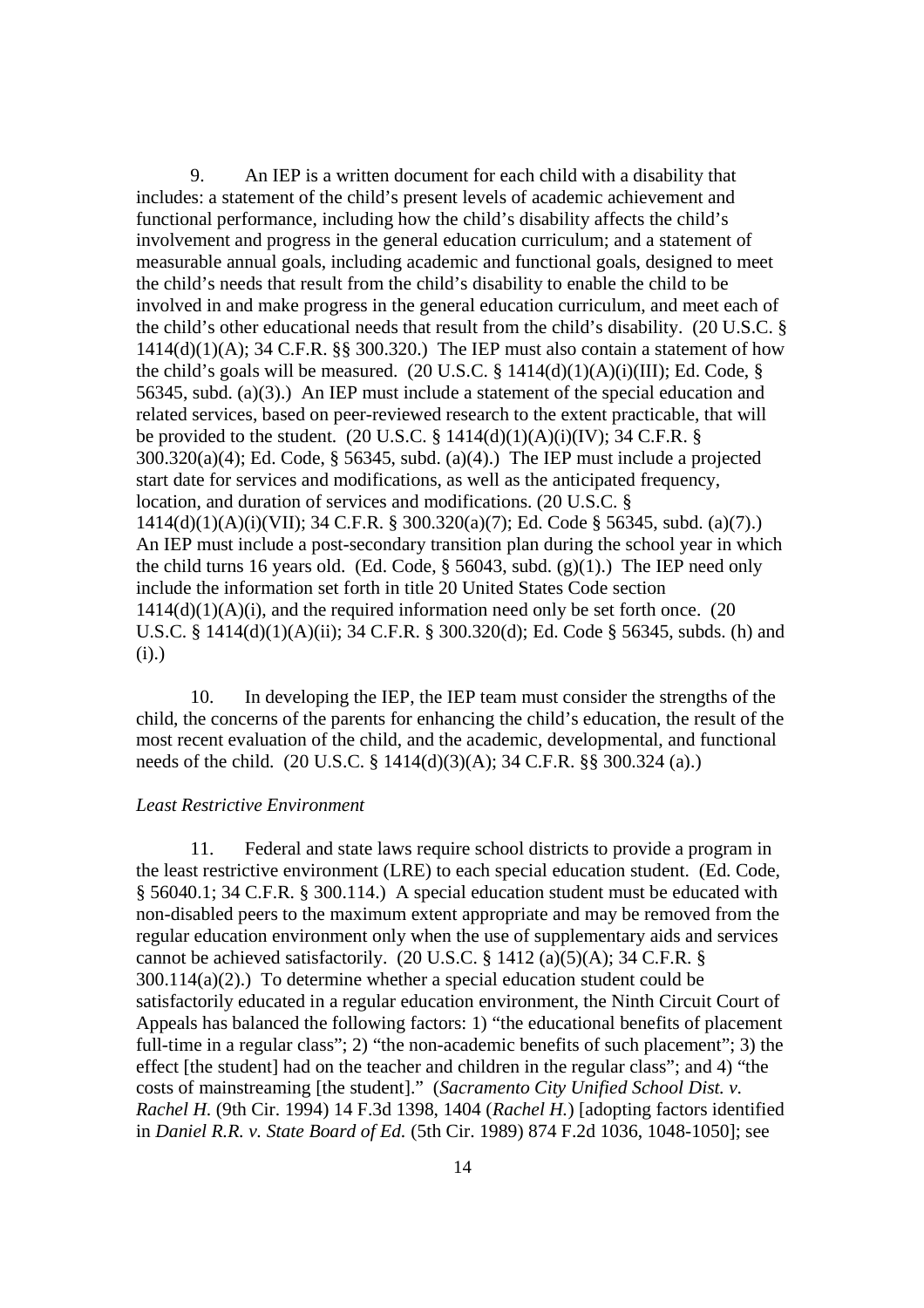also *Clyde K. v. Puyallup School Dist. No. 3* (9th Cir. 1994) 35 F.3d 1396, 1401-1402 [applying *Rachel H.* factors to determine that self-contained placement outside of a general education environment was the LRE for an aggressive and disruptive student with attention deficit hyperactivity disorder and Tourette's syndrome].) If it is determined that a child cannot be educated in a general education environment, then the LRE analysis requires determining whether the child has been mainstreamed to the maximum extent that is appropriate in light of the continuum of program options. (*Daniel R.R. v. State Board of Ed., supra,* 874 F.2d at p. 1050.) The continuum of program options includes, but is not limited to: regular education; resource specialist programs; designated instruction and services; special classes; nonpublic, nonsectarian schools; state special schools; specially designed instruction in settings other than classrooms; itinerant instruction in settings other than classrooms; and instruction using telecommunication instruction in the home or instructions in hospitals or institutions. (Ed. Code, § 56361.)

#### *Residential Placement*

12. An analysis of whether a residential placement is required must focus on whether the placement was necessary to meet the child's educational needs. (*Clovis Unified School District v. California Office of Administrative Hearings* (9th Cir. 1990) 903 F.2d 635, 643; *County of San Diego v. California Special Education Hearing Office* (9th Cir. 1996) 93 F.3d 1458, 1464, 1467.) If placement in a public or private residential program is necessary to provide special education and related services to a child with a disability, the program, including non-medical care and room and board, must be at no cost to the parent of the child. (34 C.F.R. § 300.104.)

### *Snapshot Rule*

13. In resolving the question of whether a school district has offered a FAPE, the focus is on the adequacy of the school district's proposed program. (*See Gregory K. v. Longview School District* (9th Cir. 1987) 811 F.2d 1307, 1314.) A school district is not required to place a student in a program preferred by a parent, even if that program will result in greater educational benefit to the student. (*Ibid*.) An IEP is evaluated in light of information available at the time it was developed; it is not judged in hindsight. (*Adams v. State of Oregon* (9th Cir. 1999) 195 F.3d 1141, 1149.) An IEP is "a snapshot, not a retrospective." (*Ibid.,* citing *Fuhrmann, supra,* 993 F.2d at p. 1041.) It must be evaluated in terms of what was objectively reasonable when the IEP was developed. (*Id*.)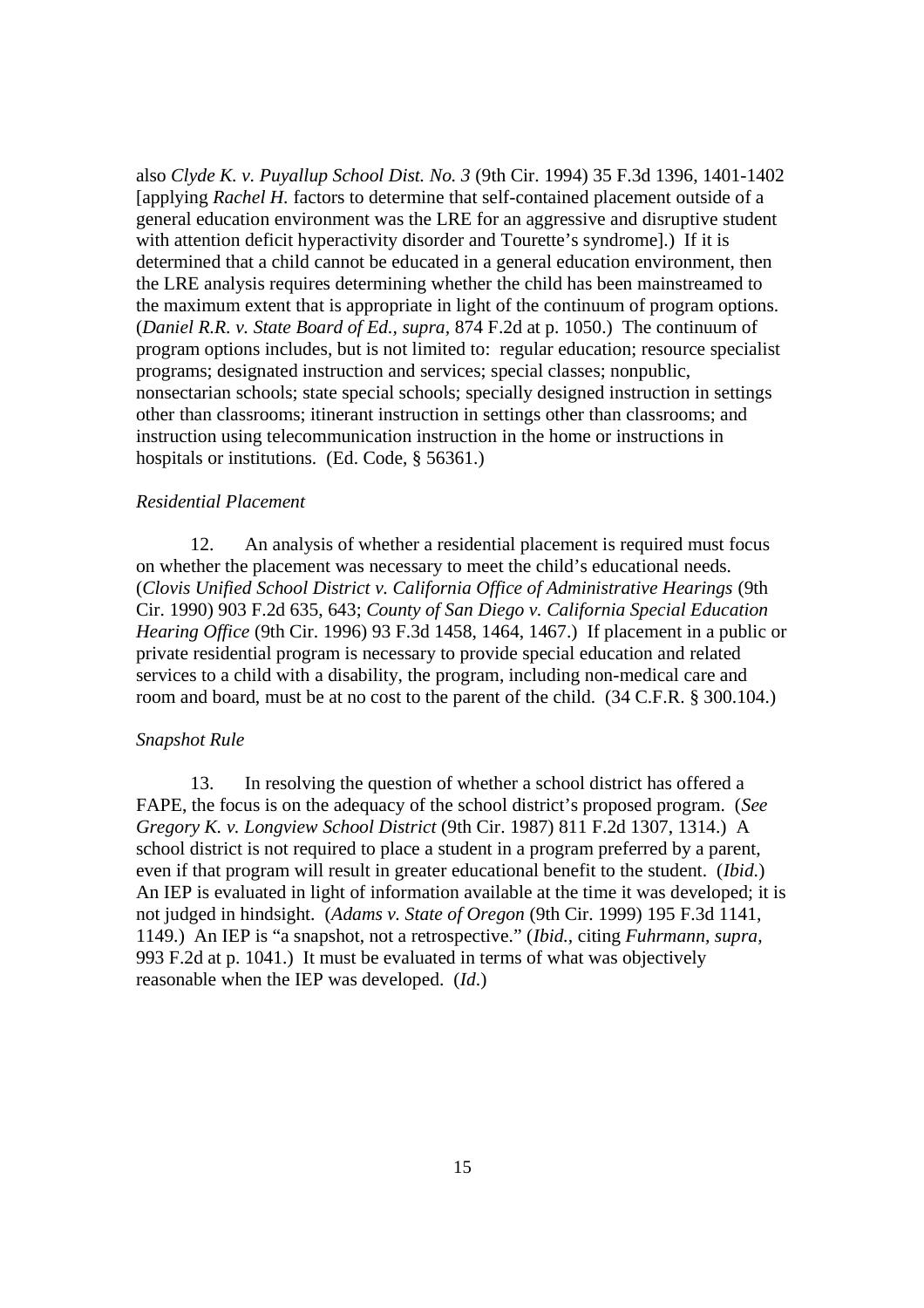### *District Required to File for Due Process*

14. Parent retains the right to revoke consent in writing for the provision of special education and related services. (Ed. Code, § 56346, subd. (d); 34 C.F.R. §  $300.300$  (b)(4) (2008).)<sup>3</sup> In the absence of such written revocation of consent, if District determines that a proposed special education program component to which a parent does not consent is necessary to provide a FAPE, a due process hearing shall be initiated. (Ed. Code, § 56346, subd. (f).)

### *Analysis*

15. The relevant time period for the analysis of District's offer is October 27, 2011, through March 21, 2012, the time of the annual IEP, and the subsequent amendments at which Devereaux was offered. An IEP is evaluated in light of information available at the time it was developed; it is not judged in hindsight. It must be evaluated in terms of what was objectively reasonable when the IEP was developed. (*Adams v. State of Oregon, supra,* 195 F.3d 1141, 1149.) Thus, even if overdue as Father contends, District's offer must be evaluated based on its procedural and substantive compliance with IDEA at the time this offer was made. (Factual Findings 23-56; Legal Conclusion 13.)

16. Here, in developing the October 27, 2011, annual IEP, as amended on November 28, 2011, December 16, 2011, and March 21, 2012, District complied with the procedural requirements of IDEA and California law. Father was provided with notice and an opportunity to participate, and he did participate and assist with the development of Student's educational program and discussion of the continuum of placement options. The IEP team, comprised of the necessary participants, developed an IEP which comported with the procedural requirements of IDEA and California law including a statement of present levels of performance, goals, education program, services, and ITP. (Factual Findings 23-56; Legal Conclusions 6-10.)

17. District also met its burden of showing that the October 27, 2011, IEP, as subsequently amended, substantively offered Student a FAPE. The October 27, 2011, IEP stated seven proposed goals, two in the areas of written expression and one each in the areas of social emotional, algebra, mathematics, organization, and accepting responsibility, as well as a BSP and ITP, which had been updated from the

<sup>&</sup>lt;sup>3</sup> If a parent does so, District, after providing prior written notice, may not continue to provide special education and related services to the child; District may not file for due process to obtain a ruling that the services may be provided to the child; District will not be considered to be in violation of the requirement to make FAPE available to the child because of the failure to provide the child with further special education and related services; and is not required develop an IEP for further provision of special education and related services. (Ed. Code, § 56346, subd. (d); 34 C.F.R. § 300.300 (b)(4) (2008).)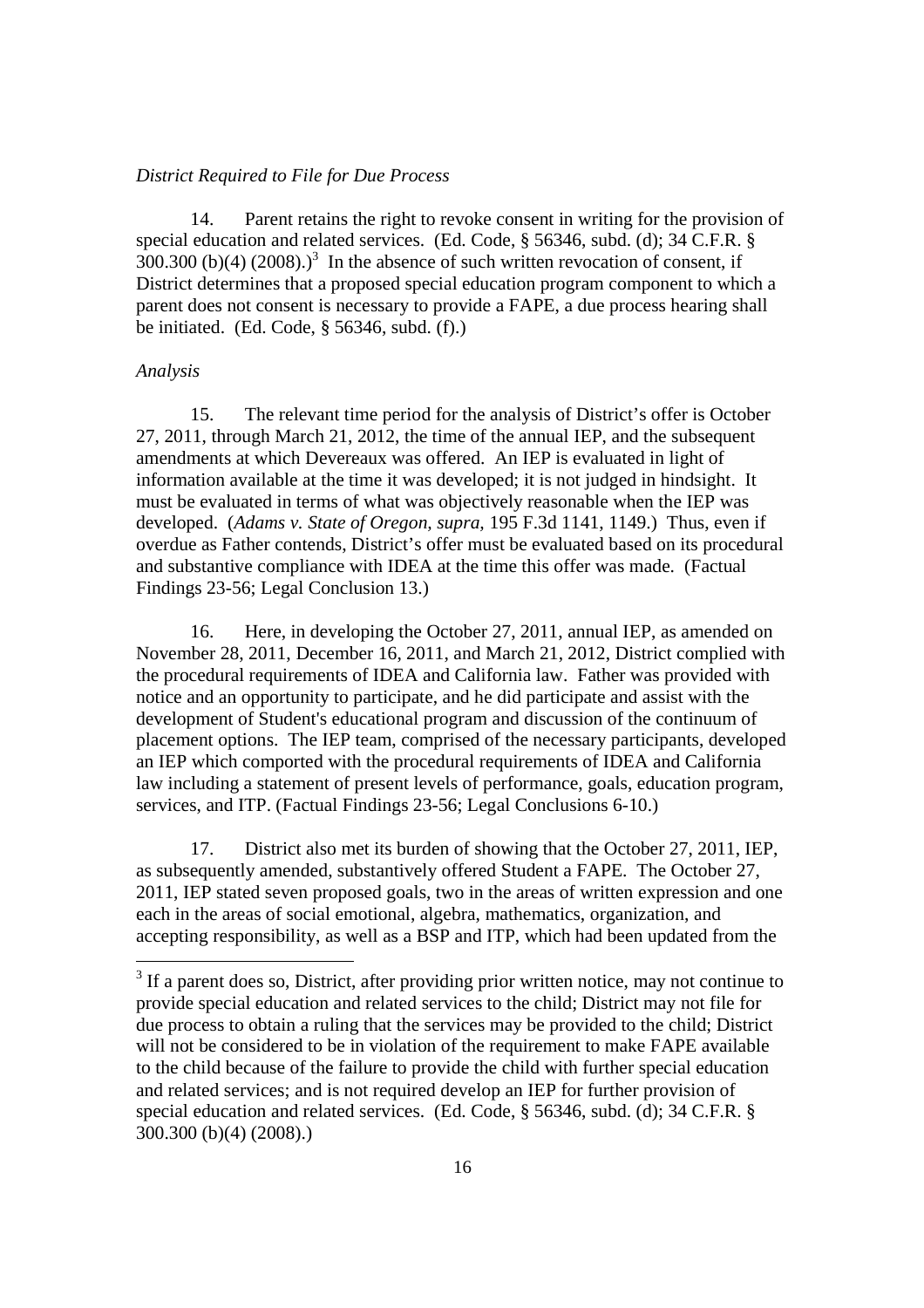previous year's IEP by Student's teacher at Malaga Cove. No evidence contradicted the appropriateness of these academic and non-academic goals. The IEP offered specialized academic instruction with modifications and accommodations, and school-based counseling. As amended in November 2011, it also offered individual therapy, family therapy and case management services. As amended in March 2012, in accordance with Ms. Wong's and Mr. Donato's recommendations, it offered specialized academic instruction in a SDC in a RTC setting with individual group, and family therapy to address additional therapeutic treatment goals in addition to the academic and social goals previously stated. While at Devereaux, prior to the March IEP, Student was taking English, algebra, physical science, world history, PE and career technology; he was in the process of being assessed for academics to determine placement; he was starting to do classwork; he was eager to get credits for graduation; and he was motivated. He was also engaging well in individual and group therapy. Thus, District has established that, in accordance with *Rowley*, it offered special education and related services that conformed to Student's IEP, were individually designed to provide educational benefit , and that did in fact provide access to an education sufficient to confer some educational benefit upon him.<sup>4</sup> (Factual Findings -1-56; Legal Conclusions 3-13.)

18. Under the facts and circumstances established at hearing concerning Student's emotional difficulties and self-injurious behaviors, District also established that its offer was the LRE. Although at hearing, Father argued that general education would be appropriate, at the time of the IEP's in question Father was not seeking a full time placement in general education for Student, and none of the District IEP team members believed such a placement would have been appropriate. In determining whether a child should be placed in general education, four factors must be considered: 1) the educational benefits of placement full-time in a regular class; 2) the non-academic benefits of such placement; 3) the effect Student had on the teacher and children in the regular class; and 4) the costs of mainstreaming Student. The evidence at hearing showed that Student was getting minimal educational benefits in the SDC's at both Torrance and Malaga Cove, where he received grades of D's and F's and was often absent. He received minimal if any non-academic benefits there, as indicated by his profanity, disruptive activities, aggression, defiance, and his dangerous violent self-injurious behaviors as assessed by Ms. Wong in October 2011; breaking windows and fighting in December 2011, and hospitalization thereafter. Student's outbursts had been disruptive to the SDC, demonstrating that they would be disruptive to general education classes. No evidence regarding the cost, if any, of full time placement in a general education classroom or mainstreaming was presented. Based on the above, District demonstrated by a preponderance of the evidence that a

 $4$  The brief gap in placement from the December 16, 2011, IEP, after LACOE's Malaga Cove program was discontinued, until Student was admitted to Devereaux in February, did not deprive Student of a FAPE. Devereaux was available starting in January; and Student's transfer there was delayed until February by virtue of his own unavailability.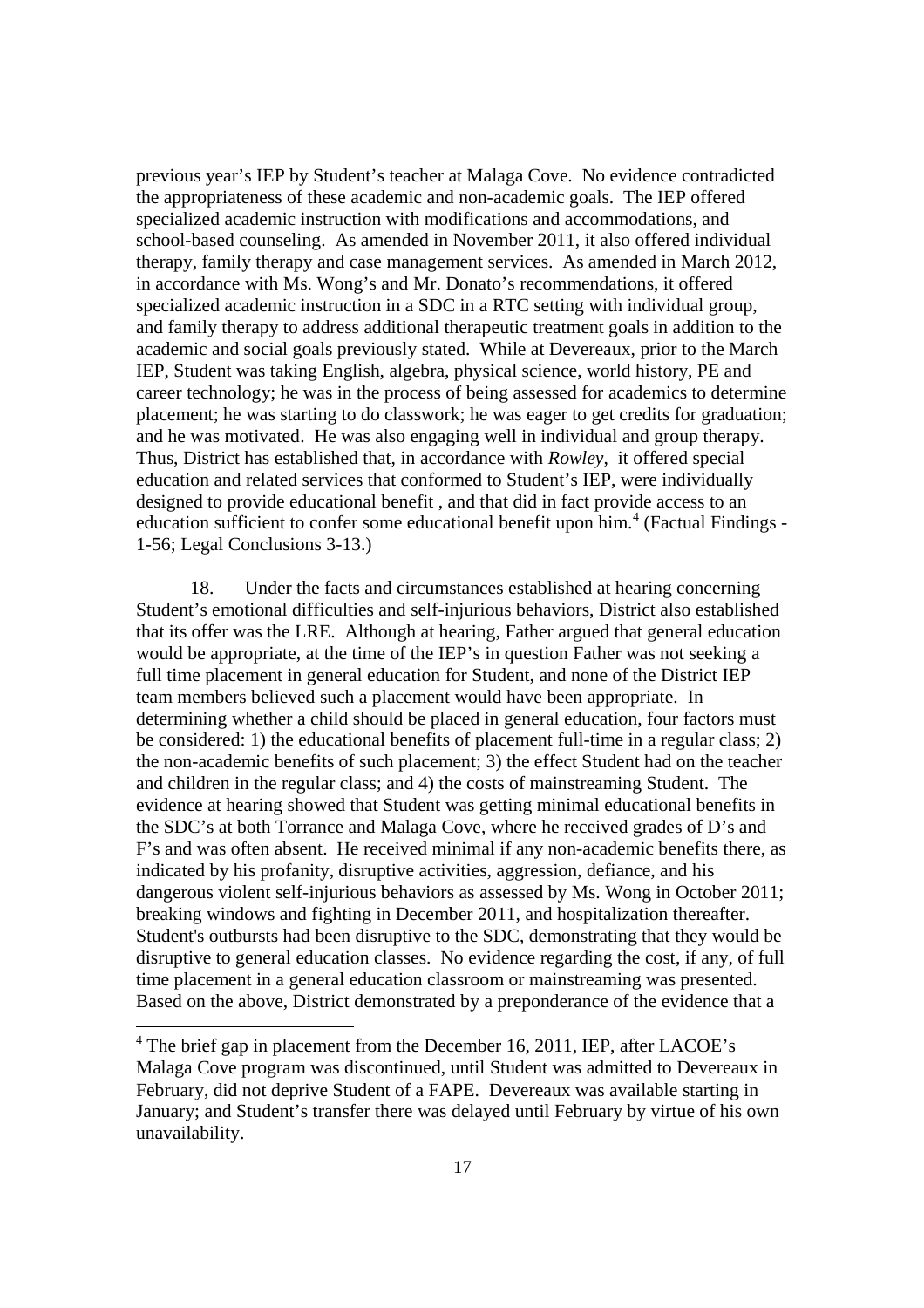full-time general education placement was not appropriate for Student. Because a full-time general education placement is not appropriate for Student, the focus must be on the continuum of placement options and the degree of mainstreaming, if any, that was appropriate for Student. (Factual Findings 1-56; Legal Conclusions 3-5; 11- 13.)

19. Here, Ms. Wong's assessment and credible testimony at hearing established that a residential placement was necessary to meet Student's educational needs. Ms. Wong was reasonably concerned about Student's substance abuse and the self-injurious cutting behavior, the hospitalization for the Xanax abuse, and the lack of academic performance. Outpatient services, which had been recommended in 2004 and 2008, had not been accessed or were ineffective. Ms. Wong correctly felt that more intensive treatment was required for a period of six months, to be followed by a reevaluation. As discussed above, Student had not been academically or otherwise successful in an SDC, had not received social benefit, had disruptive behavior and outbursts which impacted his classmates and teacher, and was putting himself into danger. In evaluating placement options, District offered Devereaux after considering the restrictiveness of the placements and the suitability of each placement to implement Student's IEP, and the non-academic benefits of the placement. Specifically, Devereaux was reasonably calculated to provide Student with educational and non-educational benefit, to address his academic goals, and to address therapeutic treatment goals to address social interactions, family relationships and issues, communication skills, substance abuse, aggression, depressive symptoms, oppositional defiance, impulse control, independence and discharge planning. Thus, the placement was appropriate and was in the LRE. (Factual Findings 1-56; Legal Conclusions 3-5; 11-13.)

20. Father contends that at age 17, Student would have difficulty adjusting to Devereaux, and thus that District's offer to place him there was not appropriate. Father also was concerned that Student was being mistreated at Devereaux. District demonstrated that, contrary to Father's concerns, Student could have been expected to adjust to and benefit from Devereaux despite his age. The evidence established that Devereaux students are often lonely, have difficulty adjusting, want to go home, and may try to manipulate adults to achieve that. The evidence established that Student was adjusting to Devereaux, as he was starting to do classwork, was eager to get credits for graduation, was motivated, was engaging well in individual and group therapy and could be expected to benefit from chemical dependency group therapy as well. The evidence presented by both sides regarding the alleged mistreatment at Devereaux was overall not persuasive. Although District did not convincingly establish that Devereaux's investigation was thorough, neither did Father convincingly establish that the alleged events actually occurred. Overall, the evidence indicated that Student was not actually ever in danger, that Devereaux staff did investigate Father's concerns, and that the events had most probably been manufactured by Student himself in an attempt to come home. (Factual Findings 23- 65; Legal Conclusions 3-5; 11-13.)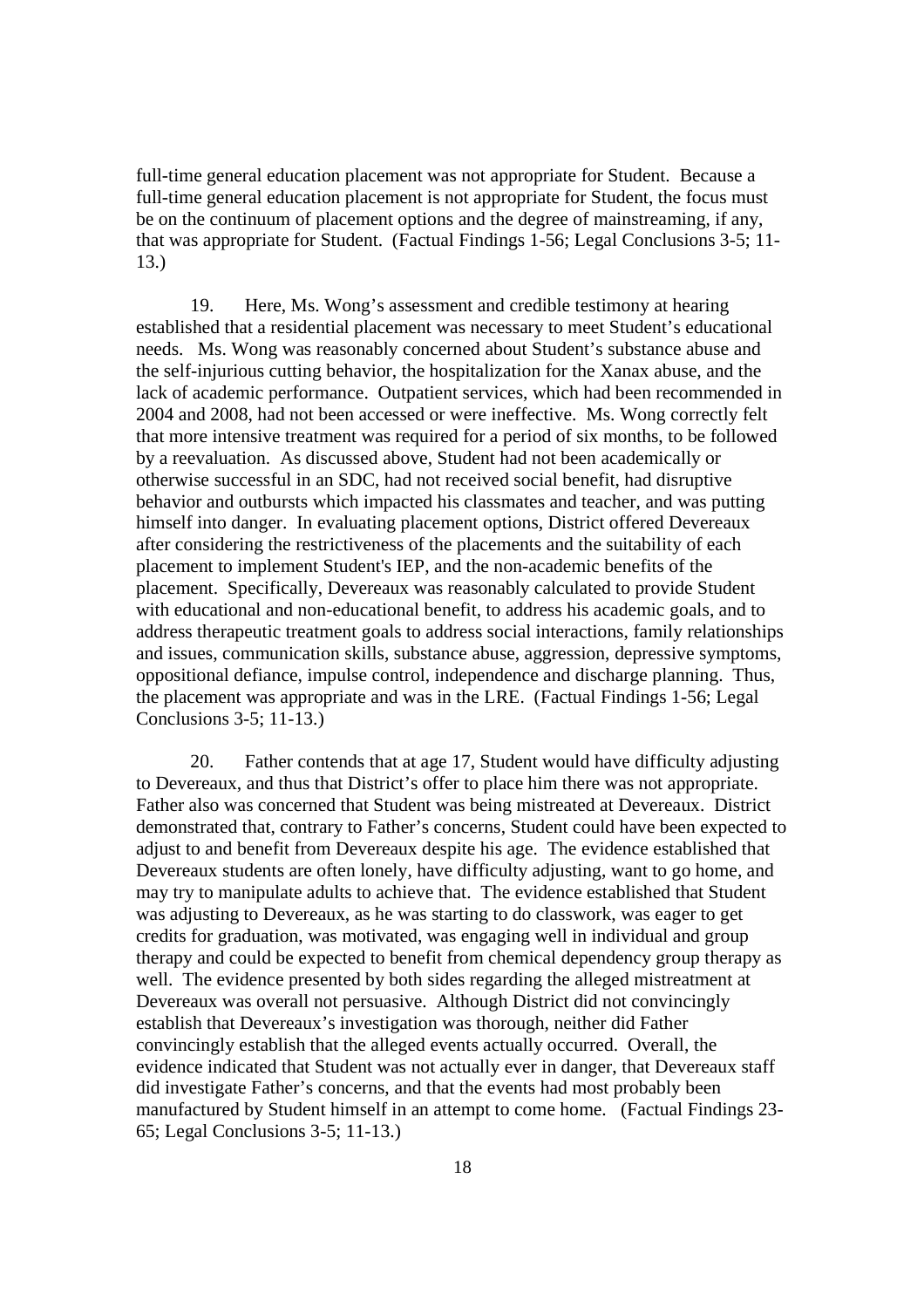21. District met its burden of demonstrating that its offer of placement in Devereaux was appropriate. Parent retains the right to revoke consent in writing for the continued provision of special education and related services, thereby relieving District of its obligations to provide special education and related services. However, in the absence of such parental action, District was legally obligated to initiate due process to establish that its offer consisted FAPE. District has established that the offered RTC placement was necessary to provide Student a FAPE. It may therefore implement the October 27, 2011, IEP, as amended, without parental consent. (Factual Findings 1-65; Legal Conclusions 1-20.)

#### ORDER

1. District's offer of placement at Devereaux contained in the October 27, 2011, annual IEP, as amended on November 28, 2011, December 16, 2011, and March 21, 2012, offered Student a free appropriate public education in the least restrictive environment.

2. District may implement the October 27, 2011 IEP, as amended, without parental consent, unless and until Parent, in writing, relieves District of its obligations to provide special education and related services.

## PREVAILING PARTY

Pursuant to California Education Code section 56507, subdivision (d), the hearing decision must indicate the extent to which each party has prevailed on each issue heard and decided. District prevailed on all issues.